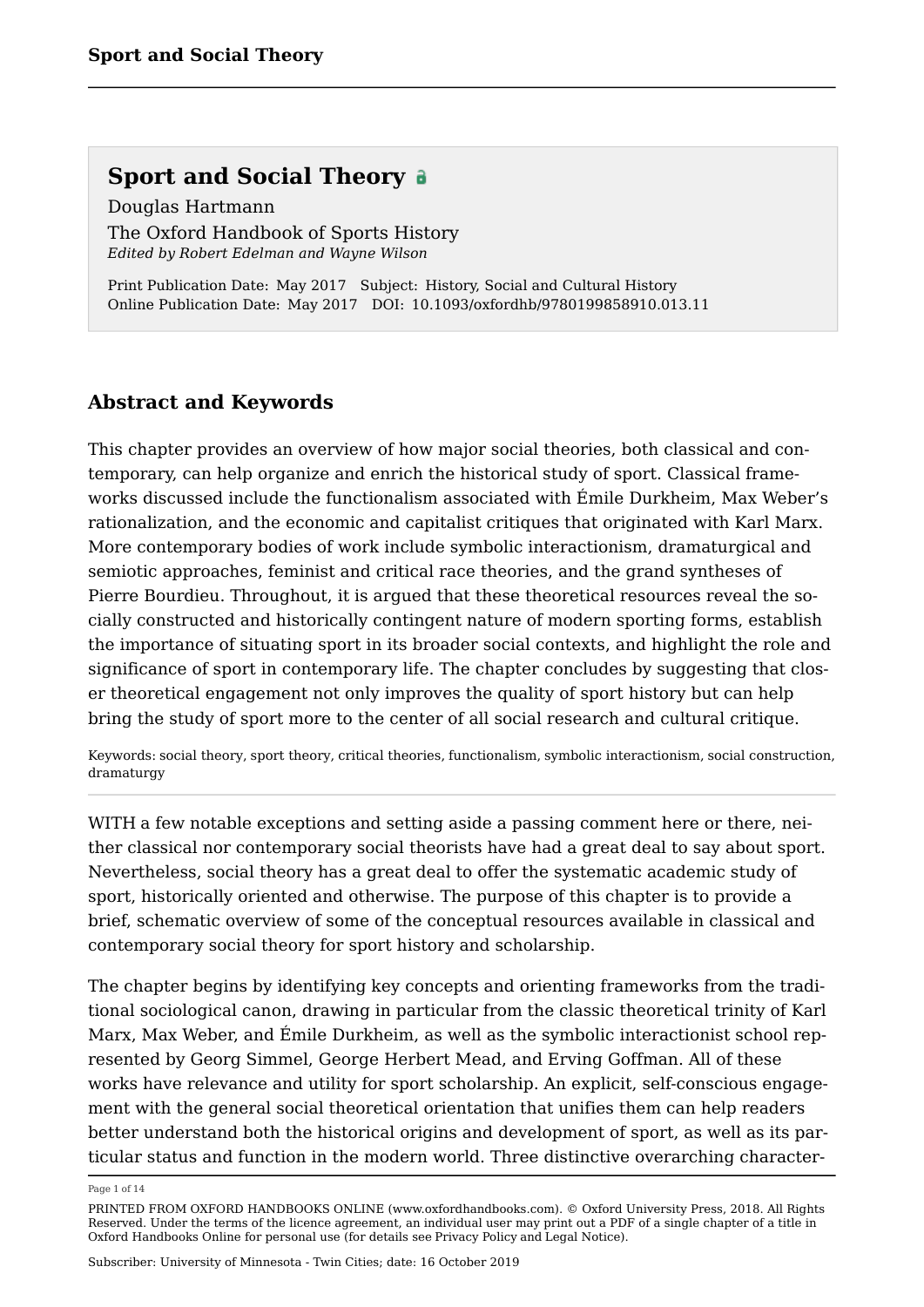istics are highlighted: a constructivist orientation, a contextualizing impulse, and the need for a critical/systemic perspective. The final section draws out some of these broader characteristics and their analytical implications by summarizing the contributions of certain social theorists who have been most specific, systematic, and self-conscious about situating sport in the context of broad theoretical interests and questions—Norbert Elias, Pierre Bourdieu, and C. L. R James among them.

This general approach and admittedly idiosyncratic collection of thinkers is not meant to be systematic or comprehensive. It is not, for example, intended to survey that vast and impressive body of theoretical work on sport that has been engaged in the last fifteen or twenty years. Nor is this a chapter about how various social theories and theorists have been appropriated, deployed, and reworked in the context of sport research and writing over the years. Rather, it is a basic, conceptual overview of the value and utility of a social-theoretical framing approach to sport history. It is, in short, intended to be conceptual rather than genealogical, illustrative of the fundamental, multifaceted relationships between sport and society in modern history.

### **(p. 16) Theoretical Resources in the Sociological Canon**

Classical social theory is, for sociologists at least, still delineated and defined by the research and writing of three founding scholars, the so-called holy trinity of Marx, Weber, and Durkheim. Each of these theorists and their followers have their own orientation to history. Each has produced his own set of terms and organizing concepts for analyzing social life, and each has inspired particular lines of research and thought. At the risk of oversimplification, the core insights and contributions of each can be captured by a central organizing term: capitalism for Marx, rationality and/or rationalization for Weber, and social solidarity for Durkheim.

Marx's description of capitalism and all the analytic concepts that go along with it (labor, value, profit, class, exploitation, stratification, alienation, ideology, and false consciousness, just to name a few) are, of course, well-known analytic tools all across the academy. They have been used to explain the historical emergence of modernity; the development of its complex, stratified, and unequal societies; and a diverse array of human experiences therein. Sport scholarship has been no different. When the field took shape in the 1960s and 1970s, the theoretical resources inspired by and developed in the Marxist tradition were prominent and influential. Studies of the emergence of a market-based, forprofit system of sport provision and consumption (both participatory and spectator forms) were most apparent, along with works that analyzed the exploitation of professional (and other) athletes and their "labor" by the owners, administrators, and leaders of the sporting world. Most famously, the idea of sport as some kind of opiate of the masses—an institutionalized, cultural practice functioning to distract spectators and consumers from see

Page 2 of 14

PRINTED FROM OXFORD HANDBOOKS ONLINE (www.oxfordhandbooks.com). © Oxford University Press, 2018. All Rights Reserved. Under the terms of the licence agreement, an individual user may print out a PDF of a single chapter of a title in Oxford Handbooks Online for personal use (for details see Privacy Policy and Legal Notice).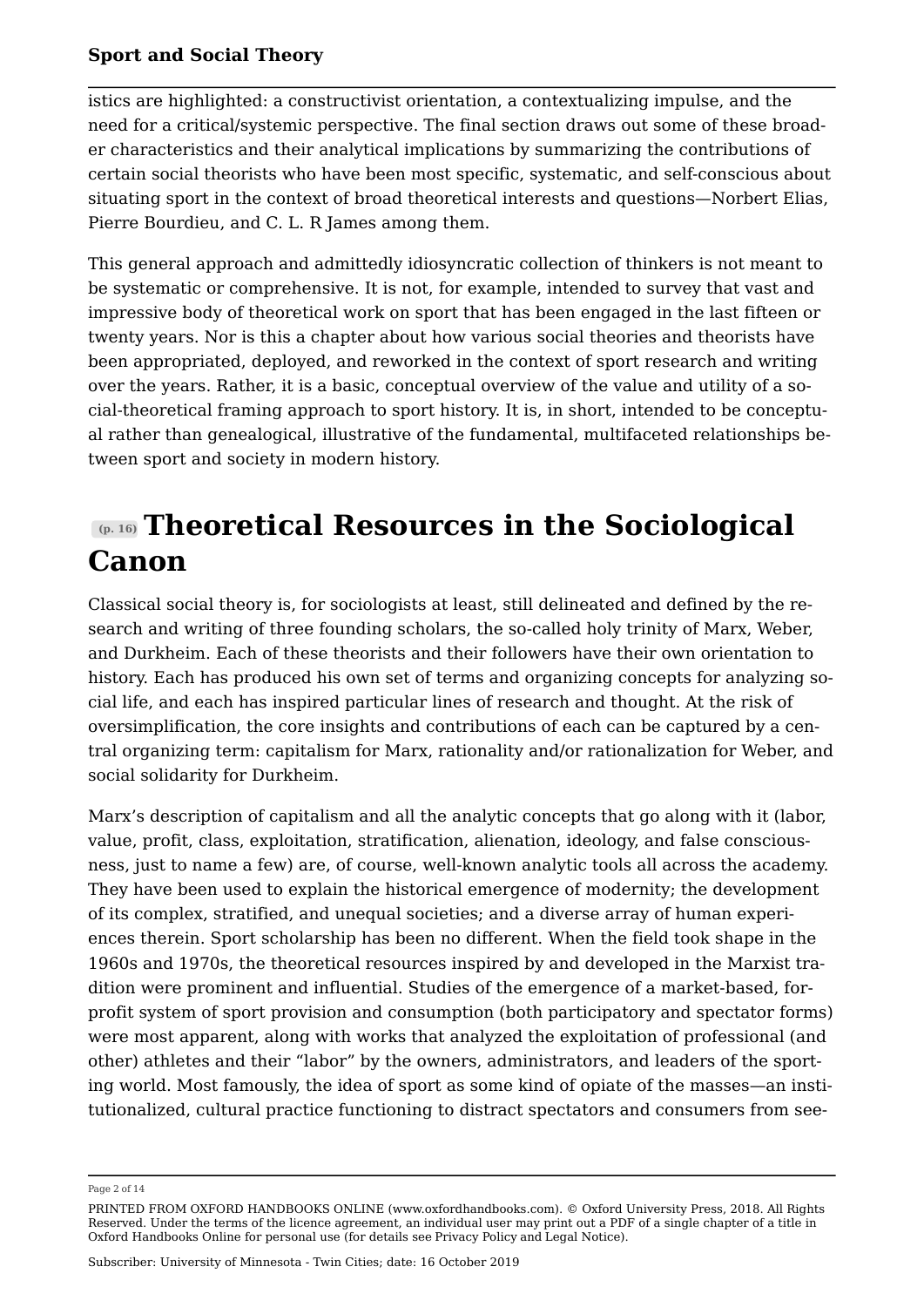ing the systemic sources of their own stratification—traces its lineage from Marx's notions of ideology, consent, and control.

Recognizing the Marxist roots of sports history and scholarship is not just a matter of tracing an intellectual lineage. Such theoretical engagements can make it easier for sport scholars to identify the assumptions and anticipate the directions, implications, and potential conclusions of work in this tradition or other approaches deriving from it. An example would be research into unequal access to sport as a participatory form in contemporary societies. Much of this work is focused on class and derives directly (if not always self-consciously) from the Marxist emphasis on the inequities generated by market-based, capitalist economies. Studies that attend to other social forms and the inequalities associated with them—probably most notably gender and race—also adopt and adapt many of the general Marxist concepts of inequality and systemic social stratification. Valuable in itself, such theoretical awareness can also help connect sport history and research to intellectual developments and innovations in other, related fields.

Weber, a German sociologist and best known for *The Protestant Ethic and the Spirit of Capitalism*, is obviously indebted to Marx but shifted from a materialist analysis of **(p. 17)** capitalism to a more cultural critique of the rationalization and bureaucratization of modern life. The focus and result was an emphasis on how different institutional realms of social life (or "spheres") functioned in society, the ethos they required of their adherents, and the more existential questions of meaning and purpose to which they gave rise. These insights are expressed most famously in his notion of the iron cage. The cultural trap Weber described was not capitalism per se but the world wrought by capitalism, a world marked by incessant complexity, activity, and striving that has become entirely detached from any meaning or moral purpose, most of all the religious ethics that originally gave it purchase.

Weber's ideas and writings about rationalization in the modern world may not be as familiar to sport scholars as Marx's critique of capitalism, but they are actually fairly deeply embedded, even taken for granted, in much of the historical and theoretical work on the evolution of modern sporting systems and their role in society. Steven Overman's *The Protestant Ethic and the Spirit of Sport* is obviously in this vein, but Allen Guttmann's classic *From Ritual to Record* may be a better and certainly more influential work within the sport canon itself. At a basic level, Guttmann charts an essentially Weberian institutional history of the emergence and development of sport as a distinctive social sphere or set of practices, one in which sport as a social form becomes more and more regulated, rule-oriented, disciplined, and differentiated as time goes on. In addition, Guttmann suggests a much broader shift and transformation in sport's meaning, purpose, and function in the modern world from one of communal rites to physical excellence and record-setting for its own, spectacular if essentially unjustifiable, purpose. Such Weberian framings have also given rise to the larger, more general concept of sportization. Here it is worth noting that Weber's critique of meaning and purpose in modern life—or the lack thereof yields perhaps the single most famous sport reference in all of classical social theory: "the pursuit of wealth, stripped of its religious and ethical meaning, tends to become as

Page 3 of 14

PRINTED FROM OXFORD HANDBOOKS ONLINE (www.oxfordhandbooks.com). © Oxford University Press, 2018. All Rights Reserved. Under the terms of the licence agreement, an individual user may print out a PDF of a single chapter of a title in Oxford Handbooks Online for personal use (for details see Privacy Policy and Legal Notice).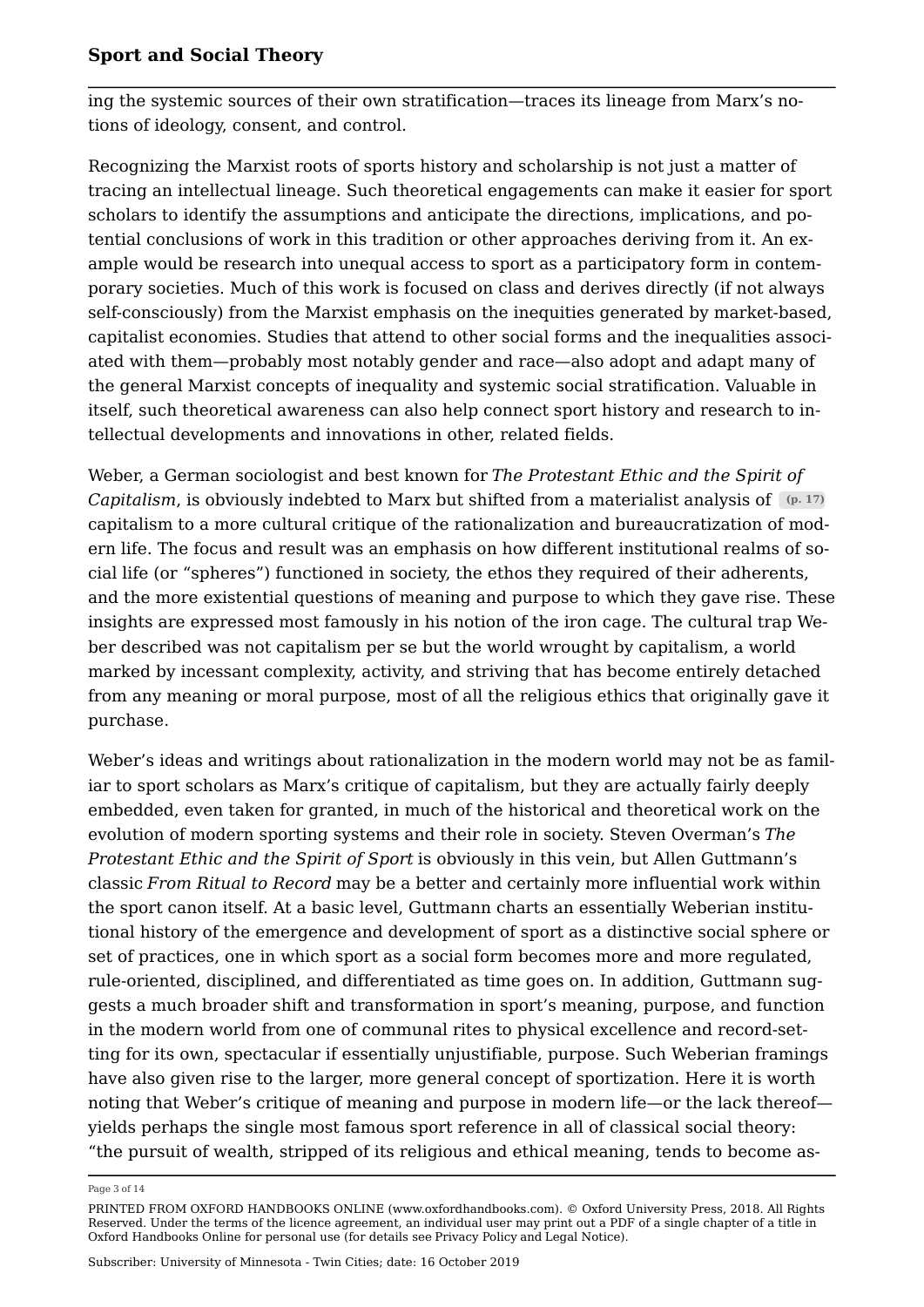sociated with purely mundane passions, which often actually give it the character of sport."

Like Weber, the French sociologist Durkheim can and should be understood to begin from Marx's critique of capitalism. However, Durkheim's interest and analysis was less on the inequalities produced by modern economies and more on how the increasingly complex division of labor that they required challenge and change traditional forms of social solidarity and moral order. Durkheimian notions of solidarity, morality, and order may be less well known or frequently referenced among contemporary sport scholars, but they actually resonate quite well with those interested in the broad mobilization and collective impacts of sport spectatorship and consumption in terms of community-building and collective identification. Indeed, the concept of collective effervescence put forward in Durkheim's masterwork *The Elementary Forms of the Religious Life* inevitably leads firstyear sociology graduate students to speculate about mass sporting practices. Such ideas about the role of sport in creating, perpetuating, as well as contesting social solidarity is exemplified in the work of sport specialists such as John MacAloon or Susan Brownell on Olympic rituals, symbols, and ceremonies, both of whom trace their **(p. 18)** Durkheimian roots through the leading midcentury American anthropologist Victor Turner's work on ritual and community.

Several other important lines of research and thought in sport history and scholarship chart a direct lineage to Durkheim as well. One of Durkheim's immediate followers, Roger Caillois, produced the first serious, sociological response to Johan Huizinga's foundational *Homo Ludens*. In contrast to Huizinga's philosophical treatise, Caillois's interest was in the socially differentiated meaning, status, and function of sport, play, and leisure in the modern world. Additionally, there is the notion of *habitus*, perhaps the most wellknown and influential theoretical concept to come out of studies of sport, athletics, and the body. While this is obviously not the place for an extensive discussion of this formative notion, made famous by Bourdieu, it should be noted that the term itself was originally introduced by Marcel Mauss, Durkheim's nephew, student, and collaborator. Mauss introduced the notion of techniques or "habits" of the body as a way to call attention to the distinctive ways in which people from different nations used their bodies in walking, swimming, or marching. He sought to make a larger argument about the power of the collective in shaping individual activity and behavior.

This brings us, in many ways, to symbolic interactionism. One of the conceits of many sociological theorists and thinkers is that all of social theory and sociological conceptualization can be traced back to the Marx–Weber–Durkheim triad. This yields certain blind spots and misunderstandings, chief among them an absence of attention to social interaction (particularly at the face-to-face or "micro" level) and the minimization of the symbolic significance and cultural meaning endowed in and reproduced through all human interactions and relationships. In sociological theory at least, this orientation is typically called "symbolic interactionism" and can be traced from the work of Simmel in Germany and

Page 4 of 14

PRINTED FROM OXFORD HANDBOOKS ONLINE (www.oxfordhandbooks.com). © Oxford University Press, 2018. All Rights Reserved. Under the terms of the licence agreement, an individual user may print out a PDF of a single chapter of a title in Oxford Handbooks Online for personal use (for details see Privacy Policy and Legal Notice).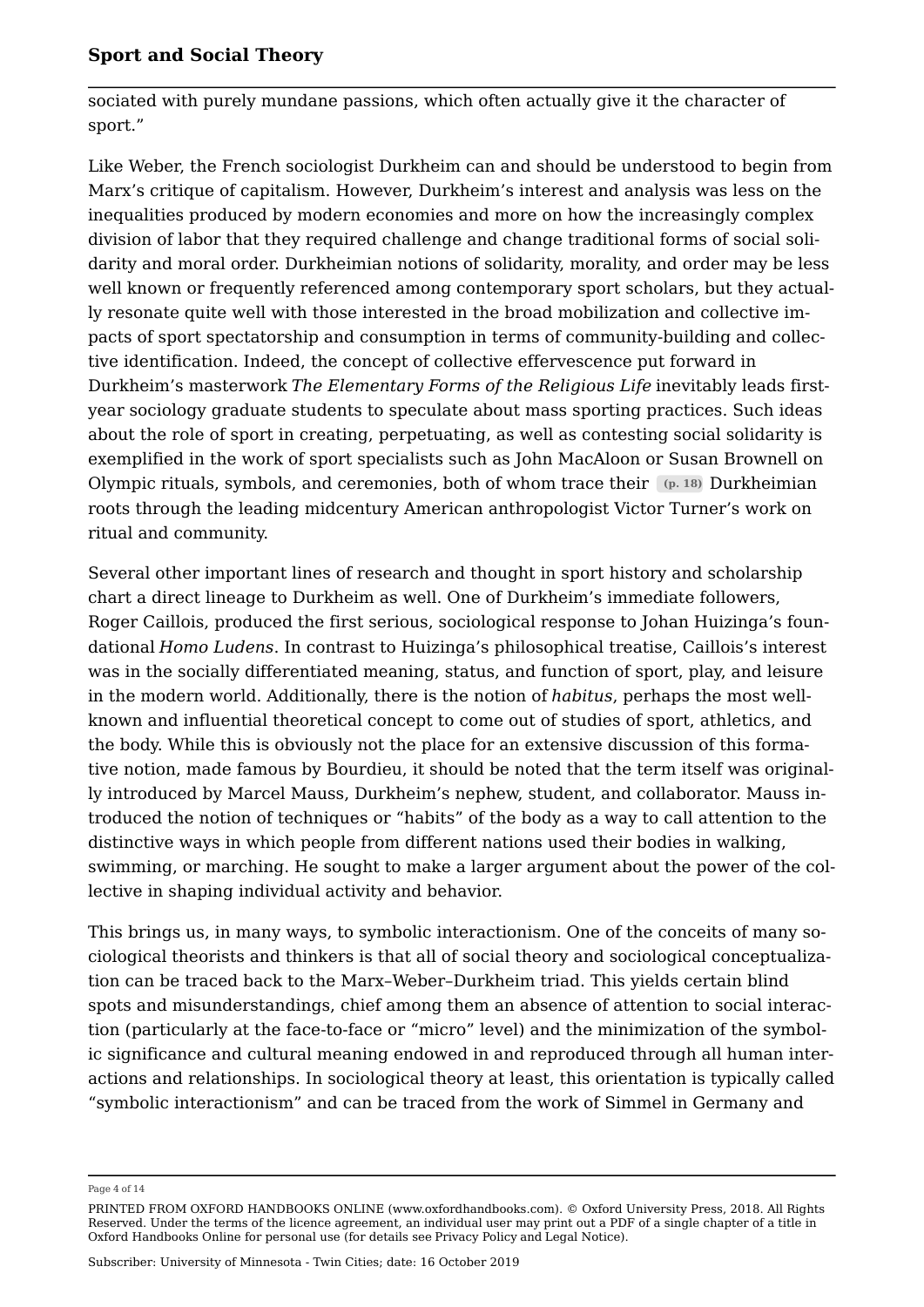Mead in the United States to that of the mid-twentieth-century iconoclast Canadian American Goffman.

With their emphasis on culture, symbols, and representations, as well as the making of meanings in and through institutions and social interactions, the ideas that social theorists typically associate with symbolic interactionism often appear in sport scholarship under the headings of communication and consumption, mass media, or cultural studies. However, these foundations and connections are not always explicit or self-conscious. A better exemplar would be Gary Alan Fine's ethnographic study of little league baseball. With his attention to peer group interaction and how it produces a subculture of its own, Fine's work highlights both the interactive and the symbolic dimensions of this tradition. It should also be noted that the earliest and most probing social theoretical treatments of "play" in social interaction and human life can be found in symbolic interactionism. In scattered but extensive discussions, Simmel, Mead, and Goffman's formulations all help shape how sport scholars can think about the larger cultural meaning, status, and function of sport and its experiential significance with respect to how people actually engage and understand ostensibly playful forms of social activity and interaction.

### **(p. 19) Distinctive Characteristics of a Social Theory Orientation**

As useful as each of these different thinkers and schools of theory may be, what is arguably more important are the overarching but taken-for-granted insights and assumptions they hold in common. There are at least three larger, more general characteristics of what might be called the social theoretical worldview or "sociological imagination" that merit attention: its constructivist orientation, its contextualizing impulse, and the need for a critical perspective.

The constructivist orientation shared by social theorists, whatever their other intellectual interests and analytic proclivities, is that nothing about social life and human history is given, universal, or invariable. In other words, almost everything we know and think, not to mention all the ways we organize and interact, are social constructions. They are the product of social actions and historical forces that are not always visible and usually well beyond the comprehension and control of individual actors. This perspective and orientation may be obvious for some. Many historians speak of a historical imagination as well. But recognizing sport as a social construction, as something that has been produced by human activity, reminds that the basic facts, institutions, and practices of the sporting world were not given or inevitable but have a history of their own. They can and do change over time. Extending from this, classic social theory suggests sport history is thoroughly bound up with the history of modernity itself. This emphasis on the human-made structure and function of sport also, almost invariably, raises historical questions about how the sports world became the way it is. What forces or actors were the historical drivers? Whose interests has it served; who benefited as well as who did not? In other

Page 5 of 14

PRINTED FROM OXFORD HANDBOOKS ONLINE (www.oxfordhandbooks.com). © Oxford University Press, 2018. All Rights Reserved. Under the terms of the licence agreement, an individual user may print out a PDF of a single chapter of a title in Oxford Handbooks Online for personal use (for details see Privacy Policy and Legal Notice).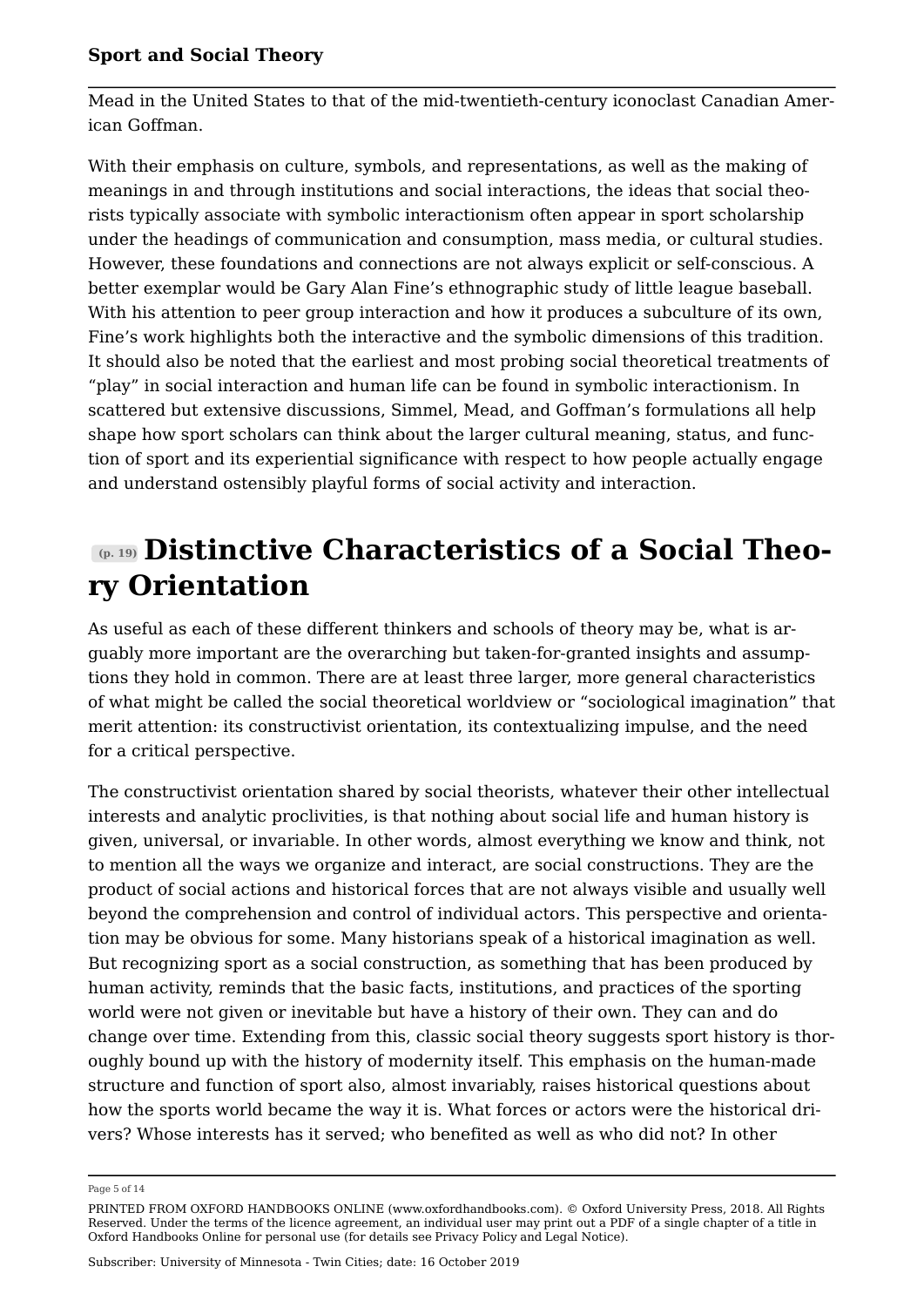words, this constructivist orientation leads into both the critical and the contextualizing impulses that also define a social theoretical orientation to history and social life.

A second core characteristic of social theoretical thought is the impulse to contextualize to situate any group, social practice, or cultural form in the broader social environment within which it took shape and assumed its particular meaning and function. The view that human history and social life are not a series of disconnected, discrete parts but a whole system helps makes manifest the historical forces and social structures often forgotten or ignored. In sport studies, for example, this might mean explaining the rise of any particular sporting practice (or sport more generally) as owing not only to qualities of a sport itself but as a result of the rise of leisure time and extra income or even the emergence of cities and mass populations, the building of urban infrastructure, the emergence of mass media, commodification, and consumer society itself. Sport scholars should not see sport, its history, and its impact in the world as a self-contained, isolated institution or set of practices. Instead, the sport scholar must situate sport in the broader social and historical context of which it is part and parcel. This  $(p. 20)$  contextualizing orientation reminds us of the necessary, if multifaceted, relationship between sport and society. If we are truly to understand sport, we cannot think about sport as if it were in a vacuum but instead must understand its place and role in society and history more broadly and generally.

The third distinguishing characteristic and contribution of a fully formed social theoretical approach involves a critical orientation. When it comes to critical theory and sociology, many historians and other academicians think of social inequalities and the activist push for social change—the belief that the goal of social writing and research is not just to analyze the world but also to engage the world and bring about change. However, there is a broader and more important analytic point about a critical theoretical orientation that is often lost in this framing. A critical-theoretical perspective also provides a degree of distance and a standard of evaluation that allows social and historical research to go beyond mere descriptive empiricism and dig deeper into both meanings and causes. More specifically, having a more or less fully formed critical orientation to the world provides standards and criteria against which to analyze and evaluate history and an awareness of the mechanisms, processes, and forces that have made the historical world and continue to shape and maintain the social status quo as we know it today.

In its earliest manifestations, critical analytic frameworks were mostly focused on the inequalities and injustices associated with class and economics, especially those generated by market-based, capitalist systems of exchange. Critical theory was, in other words, all about class—economic-based exploitation, oppression, and social stratification. Indeed, throughout much of the twentieth century the phrase "critical theory" was essentially synonymous with Marxism itself, the term having been invented by such German social theorists as Max Horkheimer and Theodor Adorno (members of the Frankfurt School) who had fled Germany for the United States where Marxist thought was about as popular as fascism. Yet the basic, generic tenets of critical theory—the need for a systemic framework and an independent analytic standpoint—have been expanded and reworked in the

Page 6 of 14

PRINTED FROM OXFORD HANDBOOKS ONLINE (www.oxfordhandbooks.com). © Oxford University Press, 2018. All Rights Reserved. Under the terms of the licence agreement, an individual user may print out a PDF of a single chapter of a title in Oxford Handbooks Online for personal use (for details see Privacy Policy and Legal Notice).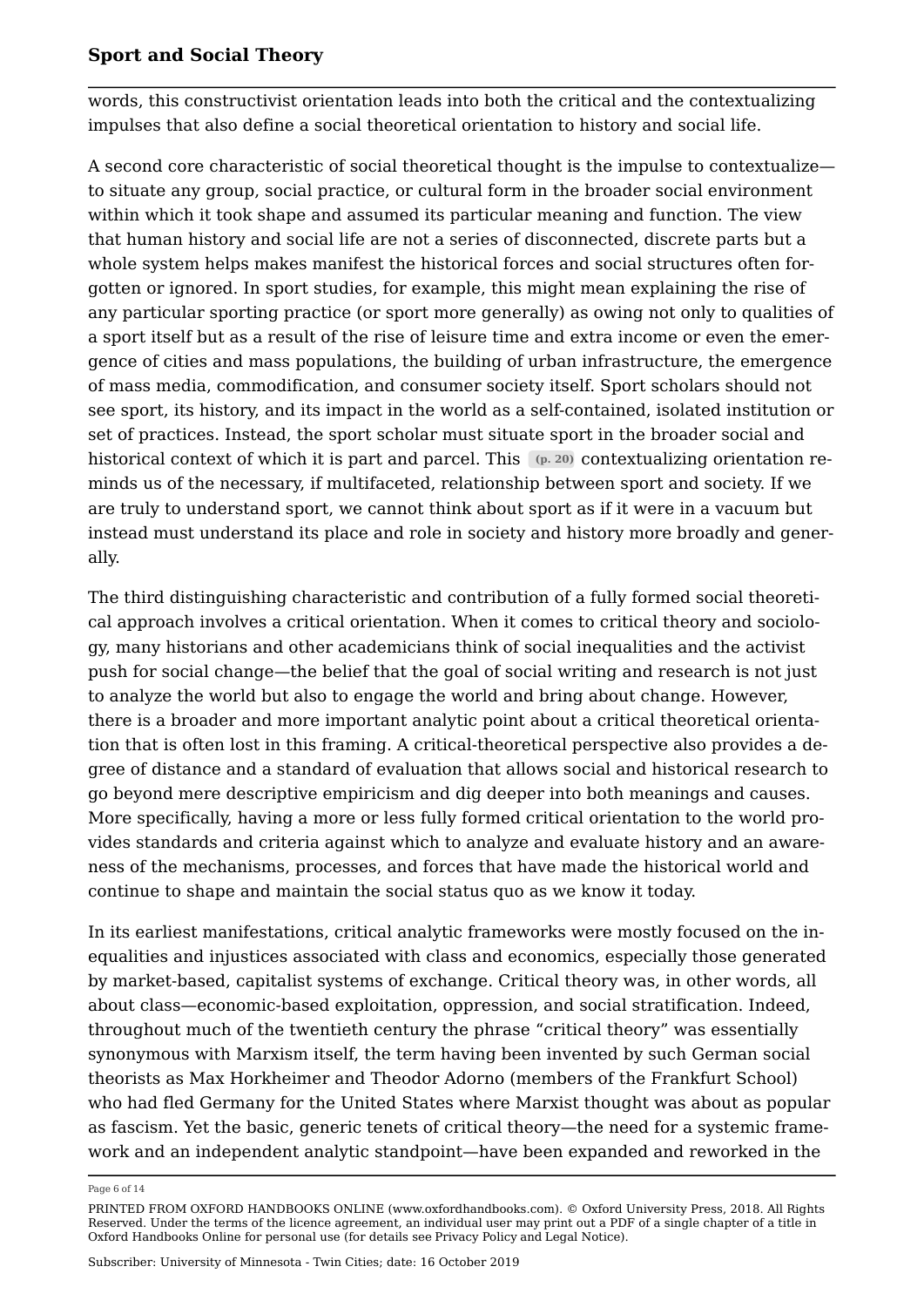second half of the twentieth century with the rise of feminist theory, queer theory, postcolonial theory, subaltern studies, critical race theory, and intersectional (race–class–gender) analyses. Such analytic orientations have been attuned not only to a wider array of social forms but also stem from broader, more culturally oriented visions of worldview, meaning and purpose, efficiency and rationality. In terms of social differences and inequalities, the shift, both in the sporting world and in terms of the sporting world's role in society, has been from class and economics to other social forms and forces, perhaps most notably gender and race due to the influence of the rise of feminist studies, critical race theory, and cultural studies more generally.

These grand, orienting assumptions about context, critique, and construction can be difficult to grasp or engage in the abstract. They are illustrated and usefully applied by several members of that small but exclusive set of social theorists who have been among the most explicit and self-conscious about sport as social form and historical force. It is an exercise that both illustrates these general social theoretical principles and extends **(p. 21)** our understandings of the complicated, multifaceted relationships between sport and society and, by extension, the role of sport in history.

# **Applications, Illustrations, and Extensions**

The well-known sport research and writing of Elias is probably most useful in terms of illustrating and operationalizing ideas about social construction and contextualization in sport scholarship. In his historical essays about sporting practices like fox hunting and more abstract orienting essays, Elias offers a very specific argument about the emergence and development of modern social life (the civilizing process, as he calls it) and the place of sport therein. At one level, Elias's work provides a constructivist framework for both recognizing the distinctive characteristics of the institutionalized set of practices and activities we call sport as well as for thinking about how that institution took shape and developed. Even more, Elias provides a broad, sociological context for—and explicit argument about—sport's larger role and function in the modern world. I am referring here particularly to his argument, most famously represented in the collected volume he did with Eric Dunning about sport filling an institutional role and function in the modern, "civilized" world by providing a place for excitement—leisure, recreation, and function marked by physical activity and intensive emotional engagement and release. Elias's emphasis on the experiential and emotional dimensions of sporting practices also undergirds and foreshadows recent work on bodily practices developed by scholars such as Pierre Bourdieu, Michel Foucault, and Judith Butler.

With notions like "field," "practice," and the aforementioned "habitus," the eminent French sociologist Bourdieu did more than any one scholar or theorist to bring terminology and imagery from the sporting world into social theory and social scientific practice. Bourdieu also has a quite specific and refined vision of the emergence, development, structure, and functioning of sport in the modern world. In fact, his is probably the best

Page 7 of 14

PRINTED FROM OXFORD HANDBOOKS ONLINE (www.oxfordhandbooks.com). © Oxford University Press, 2018. All Rights Reserved. Under the terms of the licence agreement, an individual user may print out a PDF of a single chapter of a title in Oxford Handbooks Online for personal use (for details see Privacy Policy and Legal Notice).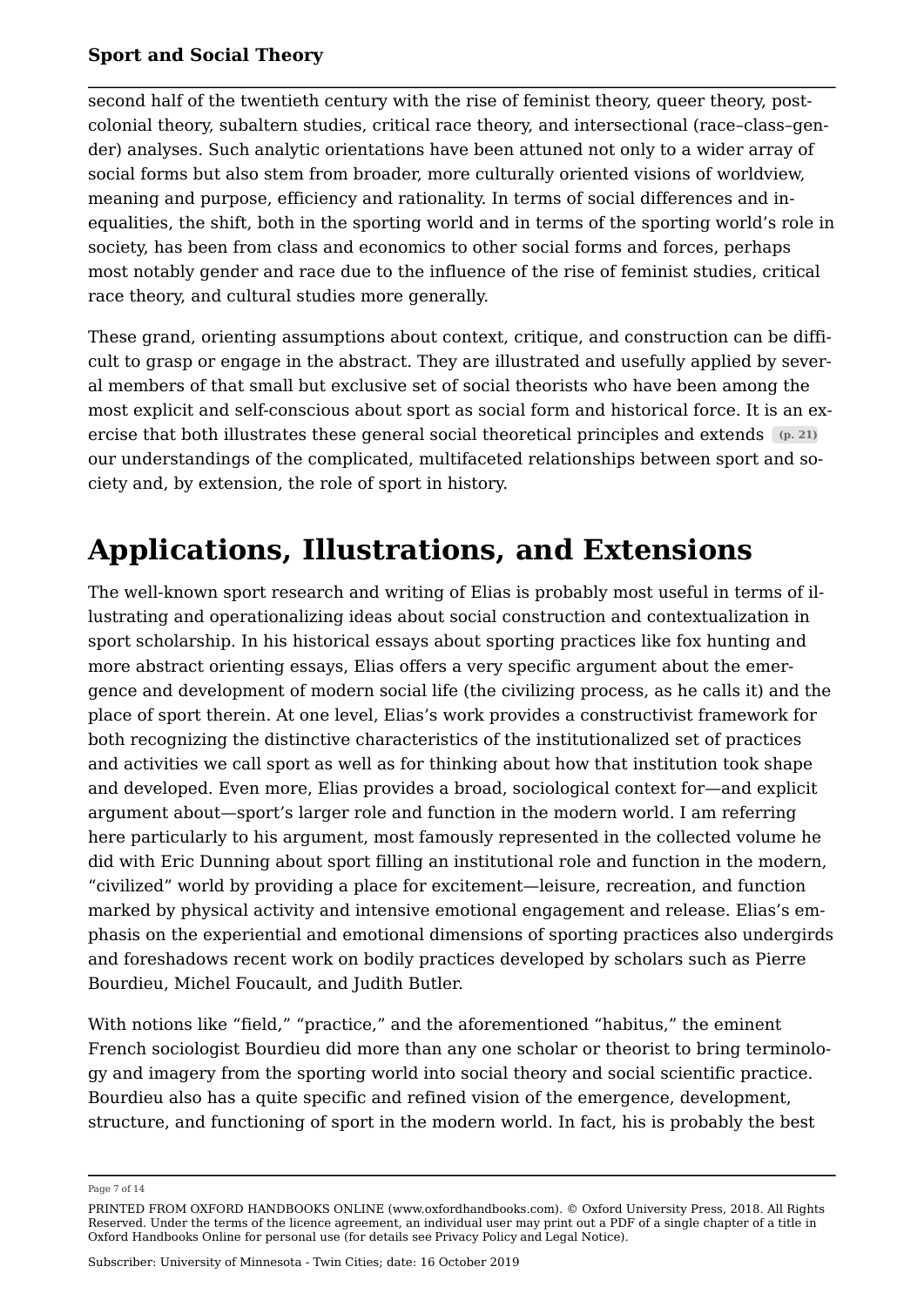example and realization of a fully formed social theoretical approach to sport in the social theory cannon.

Bourdieu's approach to sport is grounded in a Marxist-materialist perspective on processes of social distinction, stratification, and control in modern societies and how sport is implicated therein. His empirical work on sport starts from a Weberian analysis of the emergence of sport as a distinctive institutional arena and focuses mainly on how different sporting practices—and the meaning and significance attributed to such practices—mark and distinguish social groups (Durkheim's solidarity and division of labor), thus reinforcing their power and position in society (or lack thereof). Bourdieu's emphasis is not on mass, nationalist sport but on the way in which different groups or classes participate in different sporting forms—for example, the working classes tend to participate in sports such as boxing or soccer while those in the upper classes tend to play golf or  $(p. 22)$  tennis. Drawing on the symbolic interactionist tradition, Bourdieu highlights the more experiential and micro-level processes in and through which various sporting practices cultivate and inculcate distinctive worldviews and orientations.

Although illustrative of all the distinctive characteristics of a social theoretical approach, it is important to realize that Bourdieu and his work tend toward a very specific understanding of the relationships between sport and society, one where sport plays an essentially conservative, reproductive role in social life, reflecting larger historical forces rather than driving them, reinforcing rather than challenging existing societal arrangements. For instance, Bourdieu generally adopted the traditional leftist line that the investment of the working classes in sporting practices, particularly in the consumption of sporting spectacles through spectatorship and fandom, distracts them away from the difficult and fundamentally unjust conditions of their labor and lives. Bourdieu comes to these conclusions for a number of empirical and historical reasons—his understanding of the original form and function of athletic pursuits for boys and young men in elite English public schools, for example, as well as the rigid class structure of French society (his capital empirical case) and its particular sporting scene. Whatever the reasons, these formulations allow relatively little independent space or impact for sport as a social force in its own right.

An important variation on this view of sport as essentially reproductive and reflective can be found in the work of anthropologist Clifford Geertz. Though not always included on the list of social theorists with a particular interest or expertise in sport, Geertz's famous article on cockfighting in Bali as "deep play" adds a crucial dimension to our understanding of the more cultural aspects of sport in its relation to society, especially as a mass form. In this now-classic paper, Geertz describes popular cultural forms and practices such as those associated with the sport as "texts" that social analysts might read over the shoulders of their subjects. Geertz's point is that if social analysts and cultural critics can properly "read"—that is, situate, analyze and contextualize—these texts, we have a powerful window onto the ideas and meanings that constitute the lifeworlds and worldviews of human subjects in specific contexts and communities. Geertz's argument about the impor

Page 8 of 14

PRINTED FROM OXFORD HANDBOOKS ONLINE (www.oxfordhandbooks.com). © Oxford University Press, 2018. All Rights Reserved. Under the terms of the licence agreement, an individual user may print out a PDF of a single chapter of a title in Oxford Handbooks Online for personal use (for details see Privacy Policy and Legal Notice).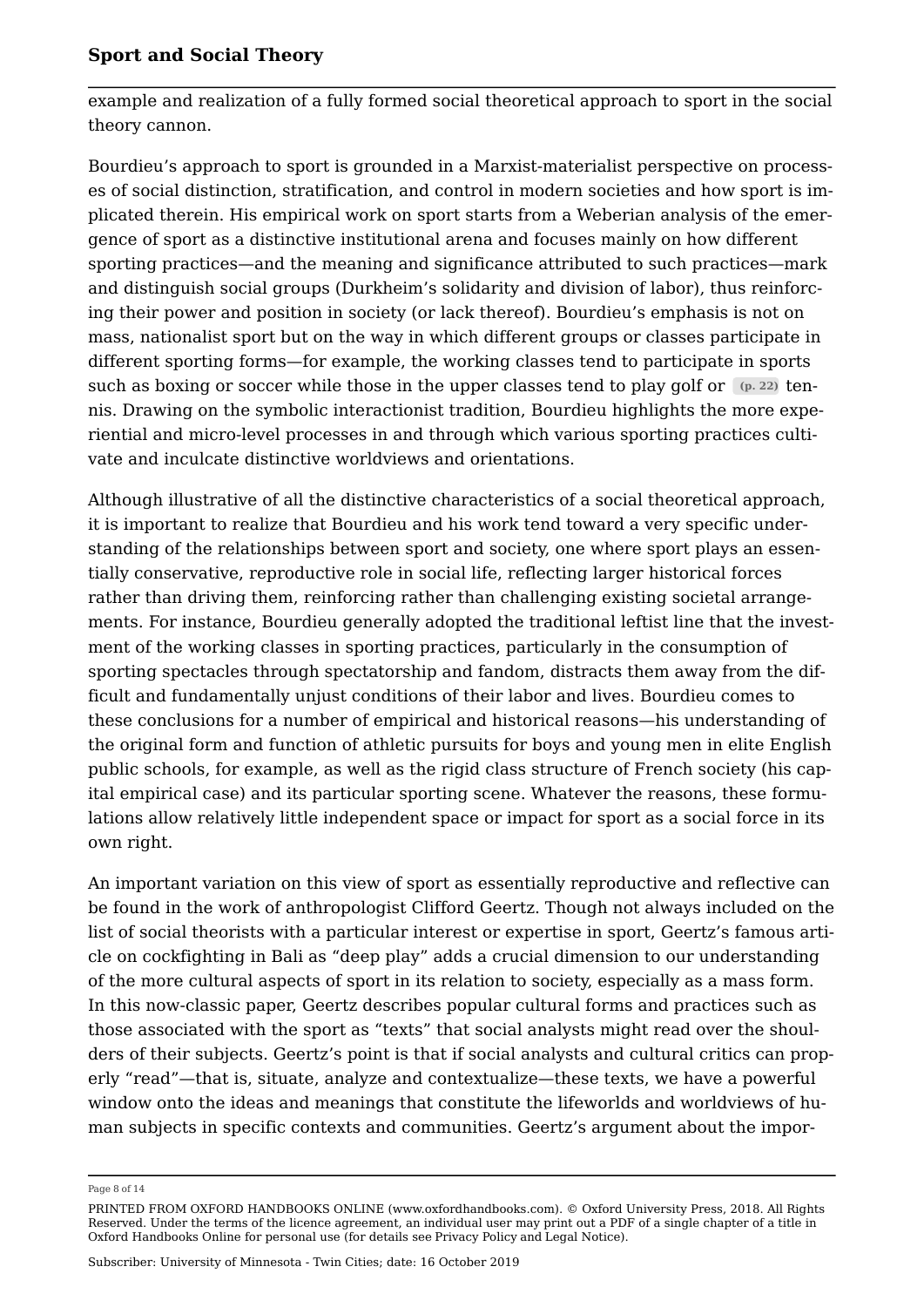tance and impact of cultural practices went still further and endowed such cultural forms with an important and relatively autonomous role or function in social life.

Geertz explained the meaning and significance of the cockfight in Bali by showing how the betting around the fights mirrored and thus reinforced the social kinship structure of local tribes and communities. People in Bali bet for particular animals and trainers, in other words, in order to demonstrate their communal ties and commitments to kin. On the surface, nothing specific or concrete *changed* in winning and losing. However, at a deeper level, according to Geertz, something important *happened*: social networks were put on display and enacted. In this performance, community and kinship ties were confirmed and re-established. The Balinese may not have wanted or been able to explain their fascination with cocks and cockfighting as a reflection of their social structure, but it provided a dramatic, engaging cultural space for them to experience and live out their communal connections. Thus the cockfight **(p. 23)** was, in Geertz's memorable formulation, both a model *of* and a model *for* social solidarities and alliances.

Geertz's framing of the cockfight as a cultural performance suggests that the social and historical dynamics played out in sporting forms do not just reflect the larger, more general forces of history and society; they actually serve as an experiential platform that consolidates and ensures the reproduction of existing social ties. In fact, according to Geertz, sporting practices and performances like cockfights in Bali are all the more powerful as social forces because their participants are so deeply engaged in them and yet so unwilling or unable to articulate exactly why they are so engaged or what is actually going on. Thus these social effects are achieved even as participants think nothing particularly important or social is going on. Here Geertz connects a Durkheimian interest in social solidarity with the symbolic interactionist focus on interaction and symbolic meaning. Semiotic anthropologist Roland Barthes's famous discussion of the performativity among professional wrestlers offers another, even more self-conscious and strategic variation on this approach.

Whether in Bourdieu's straight social reproduction model or Geertz's more nuanced cultural approach, these different approaches to thinking about the role of sport in social life can make it difficult to envision the irreducible, relatively independent roles that sport can play in people's lives, in society, and in history. In sport studies, one line of research and writing that has pursued the relative independence and causal impact of sport is work that conceives of sport as a "contested terrain." This approach was derived largely in dialogue with the writing of Italian cultural Marxist Antonio Gramsci (though typically through the work of his interpreters, scholars such as Raymond Williams, Stuart Hall, Paul Willis, and the whole Birmingham School of Cultural Studies). Unlike Geertz, this work starts from the assumption that society is not a naturally harmonious, well-integrated place but instead is fraught with inequality, stratification, conflict, and struggle. In contrast to Bourdieu, it sees cultural venues like sport as arenas in and through which these social forces collide and struggle. The social dynamics that are played out, in the contested terrain frame, are not social order and stability but the struggle for order, the quest for control and power—not hegemony but the *struggle for* hegemony. Sport is best

Page 9 of 14

PRINTED FROM OXFORD HANDBOOKS ONLINE (www.oxfordhandbooks.com). © Oxford University Press, 2018. All Rights Reserved. Under the terms of the licence agreement, an individual user may print out a PDF of a single chapter of a title in Oxford Handbooks Online for personal use (for details see Privacy Policy and Legal Notice).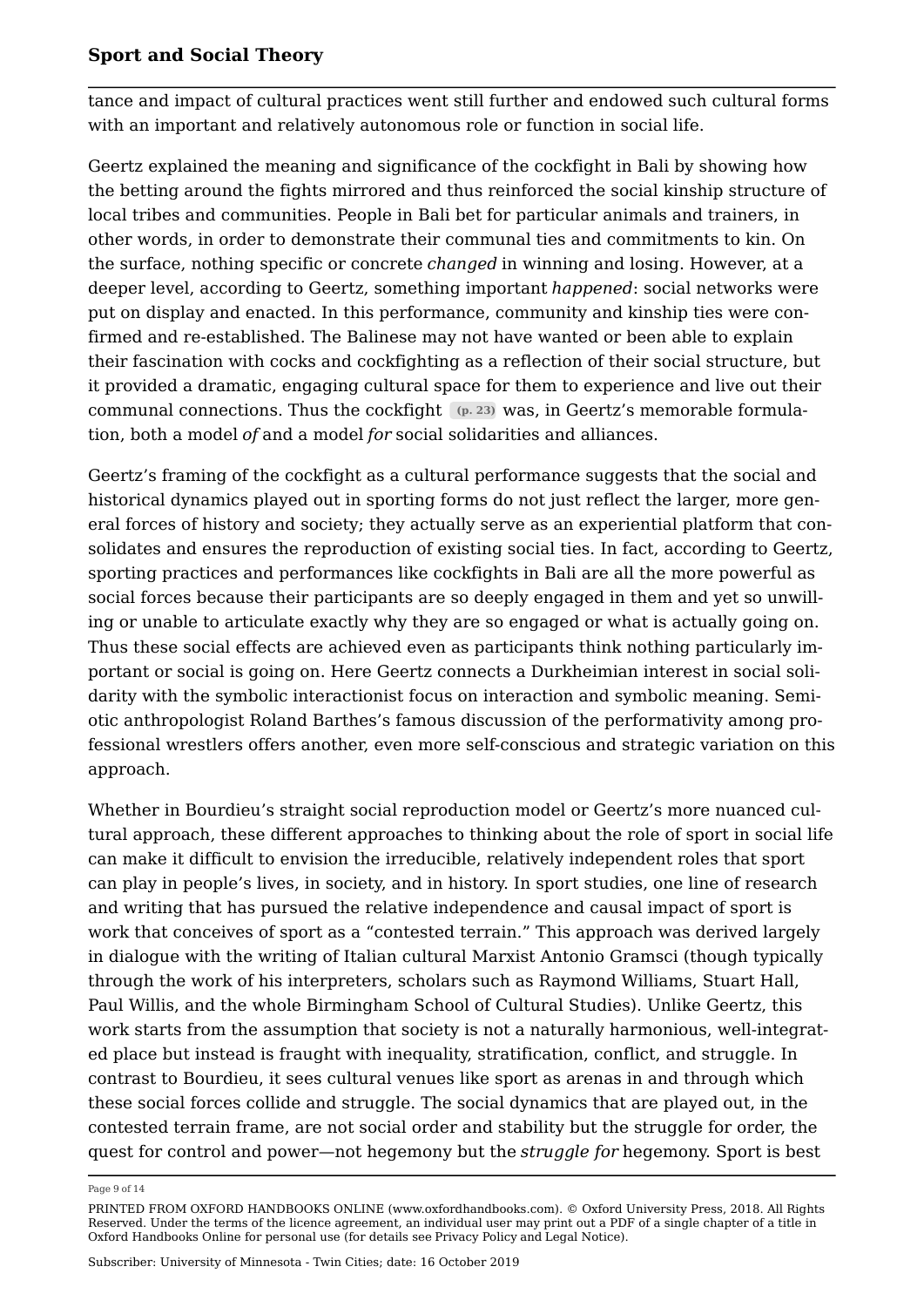understood as an institutional arena where popular consciousness is constructed and contested, often without the participants being fully aware of the social processes in which they are so clearly implicated. In the sport context, this emphasis brings us to C.L.R. James and his magisterial, autobiographical rumination on cricket in the colonial context, *Beyond a Boundary*.

Formulated as a critique of colonialism, James starts from the presupposition that the modern world has been organized by race, both as a principle for the unequal distribution of resources and power as well as a mode for thinking about culture more generally. Squarely within the critical theoretical tradition, he further insists that these arrangements are neither just nor inevitable—and that the task of the analyst is to identify, understand, explain, and deconstruct the often unseen or misunderstood social processes and cultural beliefs that maintain existing racial **(p. 24)** formations and inequalities. And, for James, sport, specifically cricket, was a preeminent site for recognition, contestation, and change on a large social scale.

Several things about sport are important and unique as a force for contestation and change in James's vision. One is the disproportionate involvement, access, and success that otherwise marginalized and disempowered groups often have in sport, at least in the Western context. Another is the widespread popularity of sport and the tremendous passion people bring to the practice both as participants and spectators. These characteristics—especially in combination with sport's own dramatic qualities—means that the social dynamics of the sporting world take on meaning and significance far "beyond the boundaries" of the sporting world itself. Much of this impact relies on the consciousness and agency of athletes, many of whom James saw as more socially aware than most American sport scholars would imagine. Almost all of this holds, at least in theory, for a variety of popular cultural forms; however, James was convinced that there was something even more specific and unique about sport (or really cricket) that made it such an important and distinctive social force. It is what I have called the "moral structure" of the game itself—the ideals of meritocracy, competition, fair play, respect for the rules, loyalty, teamwork, and mutual respect embedded in athletic contests themselves. This moral structure of cricket and Western sport more generally was marked for James both by formal rules and structural equality as well as by a deep and intuitive sense of fairness and self-discipline that all participating individuals were required to have and hold to in order to make the competitive system work.

This summary framing may resemble Geertz's depiction of culture as a "model of and model for" formation. Yet, where Geertz's conception of modeling was essentially conservative and reproductive—reinforcing things as they were—James's "model" served as an ethical standard to hold up against the status quo. It was a moral ideal that stood outside of the social world as it was and thus revealed and put demands upon those who held it. As sport sociologist Mike Messner, who has applied this model to struggles for gender equity in sport, has summarized: "[T]he game provided a context in which the contradiction of racism and colonial domination were revealed for all to see."

Page 10 of 14

PRINTED FROM OXFORD HANDBOOKS ONLINE (www.oxfordhandbooks.com). © Oxford University Press, 2018. All Rights Reserved. Under the terms of the licence agreement, an individual user may print out a PDF of a single chapter of a title in Oxford Handbooks Online for personal use (for details see Privacy Policy and Legal Notice).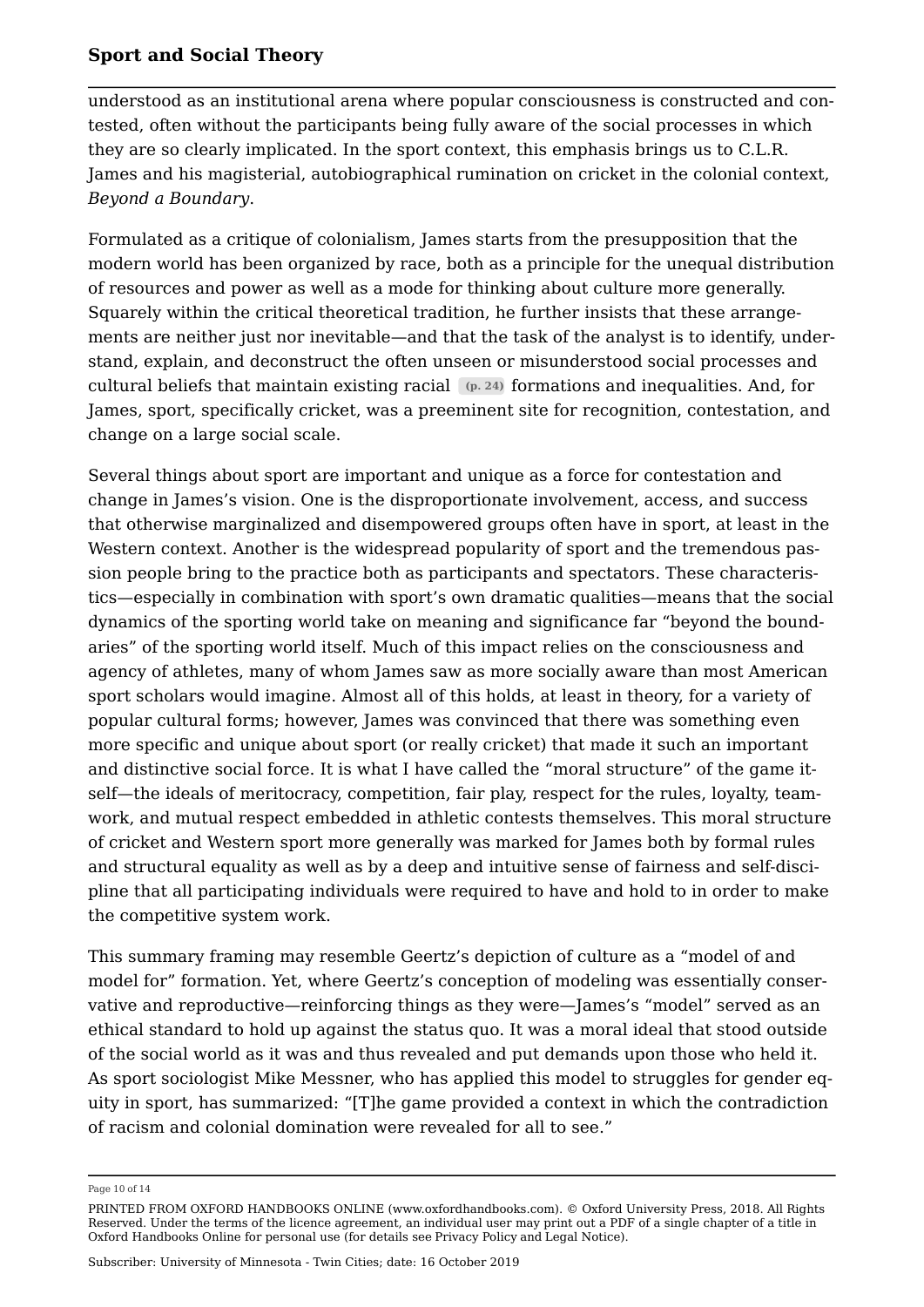In a post–civil rights, postcolonial era—where racism, prejudice, and discrimination still appear rampant both in sport and through sport *and* where so much of the scholarship aims to unpack the complicated ways in which sports images, ideologies, and identities function to maintain existing racial hierarchies—it can be easy to be cynical or skeptical about the accuracy and utility of the abstract, universalistic norms and values James believed were inculcated in sport. Indeed, they sound like the self-righteous rhetoric so often trumpeted by conservative or self-congratulatory sports elites, what the Olympic historian John Hoberman once derisively dismissed as the movement's "universal amoralism." The key point about James's work is the way in which he endowed sport with an autonomy and relative independence as a social force, drawing analytic attention to the broader social impacts and implications of these struggles and the social contestation and change that can occur through sport, not just in it.

# **(p. 25) The Use, Value, and Larger Implications of Theoretical Engagement**

This overview of some of the basic conceptual resources available for sport history in the social theory canon has been admittedly, even intentionally, schematic and idiosyncratic. In fact, many of the concepts, analytic insights, and broader theoretical orientations outlined here have been elaborated, extended, and applied more extensively, and perhaps more eloquently, in more recent sport research and writing. Once again, the goal here is not to be comprehensive but rather to be conceptual, suggestive of some of the theoretical resources that are useful and valuable for doing sport history.

Such an exercise has a number of potential benefits for the sport historian and social analyst. By referencing or signposting some of these classic concepts and frameworks, one can minimize or even eliminate the need to reinvent the conceptual toolkit with every study, paper, or book project. In addition, a working awareness of the core works and concepts of the social theory cannon can help sport scholars better anticipate the directions, implications, potential problems, and probable conclusions of certain approaches if and when they are applied to sport. These uses are important since denizens of commentators and large secondary literatures have taken shape around each of these well-established bodies of social theory. Further, a more self-conscious and systematic engagement with social theory can also help better situate sport history and research in the context of broader intellectual currents and more general scholarly debates. This latter point is somewhat larger and more substantive than it may first appear.

Throughout, I have argued and tried to show that a more theoretically engaged and informed sport scholarship can contribute to a better, fuller understanding of sport—its emergence and historical development, its relationships with society, and the ways in which it is implicated in the history and evolution of modern social life itself. This "grandiose" framing is obviously intended to contribute to a better, more sophisticated sport scholarship and history, but it has another, arguably more important implication as well. I am thinking here of those historians, social scientists, and cultural critics who nor

Page 11 of 14

PRINTED FROM OXFORD HANDBOOKS ONLINE (www.oxfordhandbooks.com). © Oxford University Press, 2018. All Rights Reserved. Under the terms of the licence agreement, an individual user may print out a PDF of a single chapter of a title in Oxford Handbooks Online for personal use (for details see Privacy Policy and Legal Notice).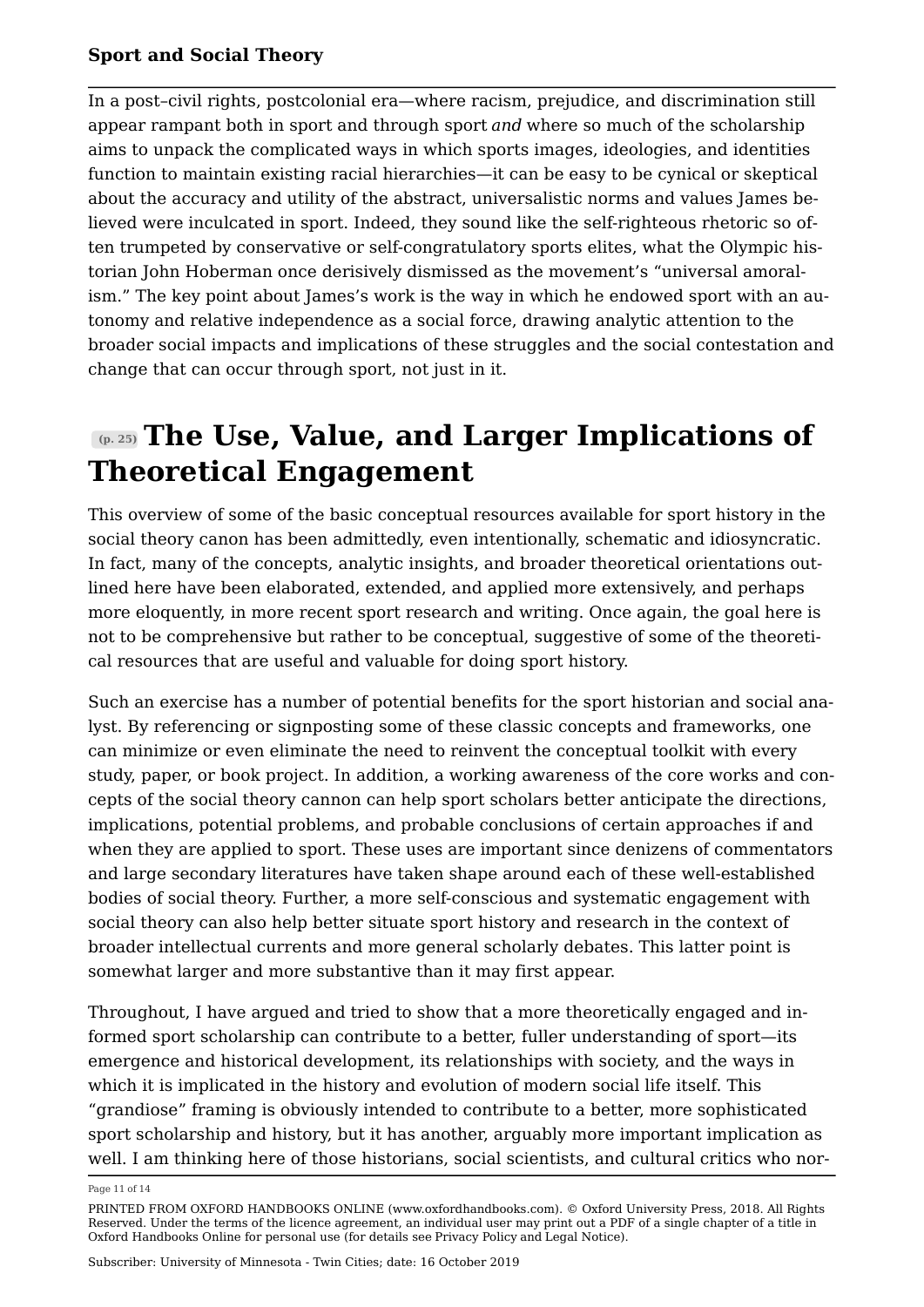mally do not pay much attention to sport. Indeed, I suggest here by way of conclusion that a more theoretically engaged and informed sport scholarship is essential for bringing sport history and scholarship from the margins of the academy closer to the center of history and its aligned academic fields, disciplines, and departments. A more theoretically sophisticated sport studies will, I believe, cultivate new attention to and awareness of the power, complexity, and impact of sport as a social phenomenon and force among that large contingent of scholars who have not previously seen it as such. What is to be gained from demonstrating and explicating sport's larger social status and historical significance is not just an appreciation of sport but a bigger, broader conception of history **(p. 26)** and social life, one that more fully attends to the power of play, popular practices, and symbolic meanings in modern life. Sport scholarship is obviously still far from such ambitious interventions and goals; however, there should be little doubt that a more deliberate engagement with social theory is a key part of making this project a reality.

### **Bibliography**

Barthes, Roland. *Mythologies.* London: Paladin, 1972. First published 1957.

Birrell, Susan, and Cheryl L. Cole, eds. *Women, Sport, and Culture*. Champaign, IL: Human Kinetics, 1994.

Bourdieu, Pierre. "Program for a Sociology of Sport." *Sociology of Sport Journal* 5 (1988): 153–161.

Caillois, Roger. *Man, Play, and Games*. New York: Shocken Books, 1979.

Elias, Norbert. "The Genesis of Sport as a Sociological Problem." In *Quest for Excitement*, edited by Norbert Elias and Eric Dunning, 126–149. Oxford: Blackwell, 1986b.

Guttmann, Allen. *From Ritual to Record: The Nature of Modern Sports*. New York: Columbia University Press, 1978.

Hall, Stuart. "Gramsci's Relevance for the Study of Race and Ethnicity." In *Stuart Hall: Critical Dialogues in Cultural Studies*, edited by David Morley and Kuan-Hsing, 411–440. London: Routledge, 1996.

Hargreaves, John. "Sport, Culture, and Ideology." In *Theorizing Sport: An Introduction*, edited by Jennifer Hargreaves, 30–61. London: Routledge, 1982.

Hartmann, Douglas. "Community." In *Berkshire Encyclopedia of World Sport*, edited by David Levinson and Karen Christensen, 359–365. Great Barrington, MA: Berkshire, 2005.

Hartmann, Douglas. "Rethinking the Relationships between Sport and Race in American Culture: Golden Ghettos and Contested Terrain." *Sociology of Sport Journal* 17 (2000): 229–253.

Page 12 of 14

PRINTED FROM OXFORD HANDBOOKS ONLINE (www.oxfordhandbooks.com). © Oxford University Press, 2018. All Rights Reserved. Under the terms of the licence agreement, an individual user may print out a PDF of a single chapter of a title in Oxford Handbooks Online for personal use (for details see Privacy Policy and Legal Notice).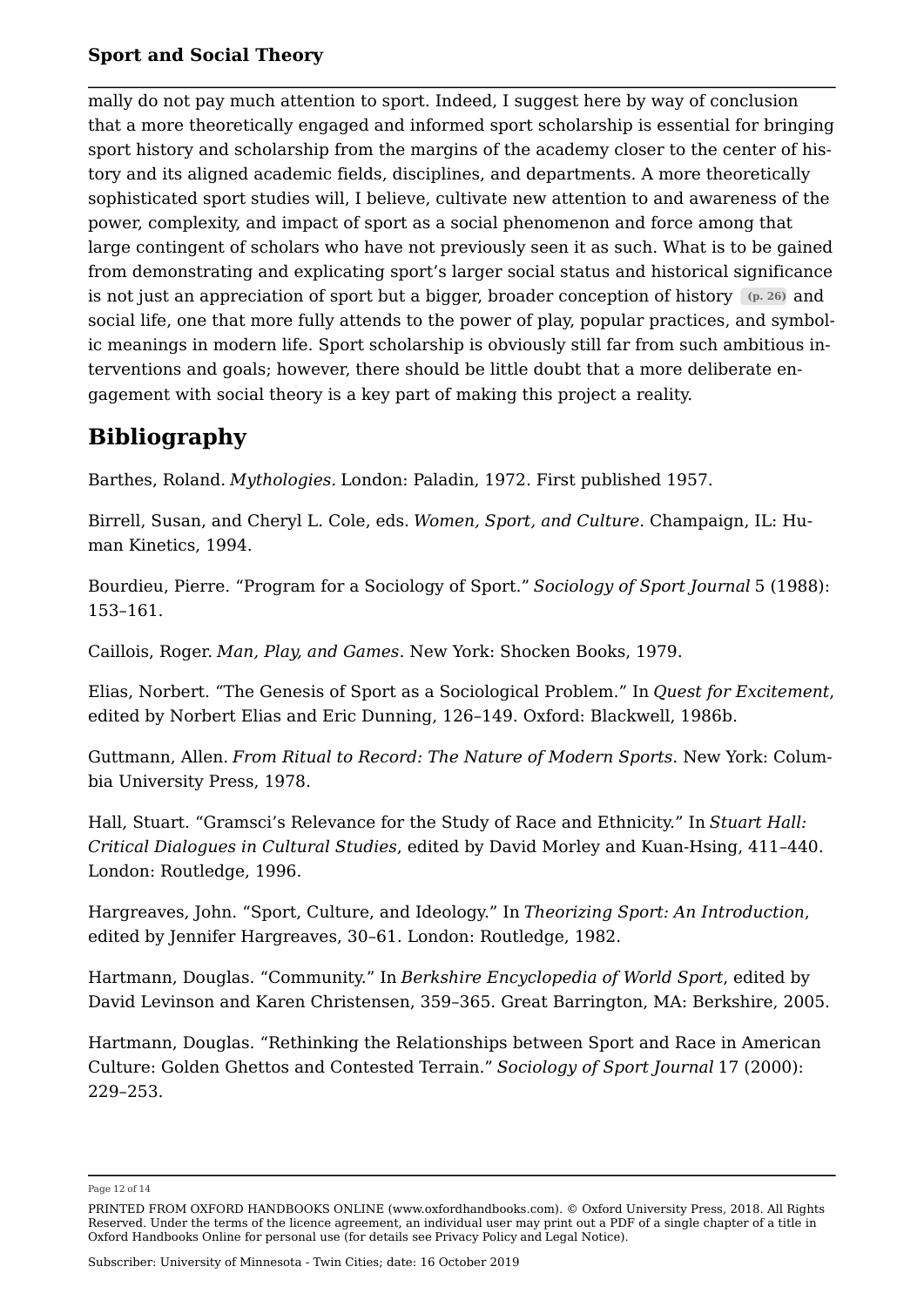Hartmann, Douglas. "What Can We Learn From Sport If We Take Sport Seriously as a Racial Force? Lessons from C. L. R. James's *Beyond a Boundary*." *Ethnic and Racial Studies* 26.3 (2003): 451–483.

Hoberman, John. *The Olympic Crisis: Sport, Politics, and the Moral Order*. New Rochelle, NY: Aristide D. Caratzas, 1986.

Huizinga, Johan. *Homo Ludens: A Study of the Play Element in Culture.* Boston: Beacon Press, 1950.

James, C. L. R. *Beyond a Boundary*. Durham, NC: Duke University Press, 1983. First published 1963.

Lipsitz, George. "The Struggle for Hegemony." *Journal of American History* 75.1 (1988): 146–150.

MacAloon, John J. "Olympic Games and the Theory of Spectacle in Modern Societies." In *Rite, Drama, Festival, Spectacle: Rehearsals Toward a Theory of Cultural Performance*, 241–280. Philadelphia: Institute for the Study of Human Issues Press, 1984.

MacAloon, John J. *This Great Symbol: Pierre de Coubertin and the Origins of the Modern Olympic Games.* Chicago: University of Chicago Press, 1981.

Mauss, Marcell. "Body Techniques." In *Sociology and Psychology: Essays*, 95–123. London: Routledge and Kegan Paul, 1979. First published 1950.

Messner, Michael. *Power at Play: Sports and the Problem of Masculinity*. Boston: Beacon Press, 1992.

**(p. 27)** Morgan, William J. "Hegemony Theory, Social Domination, and Sport: The MacAloon and Hargreaves-Tomlinson Debate Revisited." *Sociology of Sport Journal* 11 (1994): 309–329.

Overman, Steven J. *The Protestant Ethic and the Spirit of Sport: How Calvinism and Capitalism Shaped America's Games*. Macon, GA: Mercer University Press, 2011.

Szymanski, Stefan. "A Theory of the Evolution of Modern Sport." *Journal of Sport History* 35.1 (2008): 1–32.

Turner, Bryan. *The Body and Society: Explorations in Social Theory.* 3rd ed. London: SAGE, 2008.

Weber, Max. *The Protestant Ethic and the Spirit of Capitalism*. New York: Charles Scribner's Sons, 1958. First published 1905.

Williams, Raymond. "Base and Superstructure in Marxist Cultural Theory." In *Problems in Materialism and Culture*, 31–49. New York: Verso, 1980.

Page 13 of 14

PRINTED FROM OXFORD HANDBOOKS ONLINE (www.oxfordhandbooks.com). © Oxford University Press, 2018. All Rights Reserved. Under the terms of the licence agreement, an individual user may print out a PDF of a single chapter of a title in Oxford Handbooks Online for personal use (for details see Privacy Policy and Legal Notice).